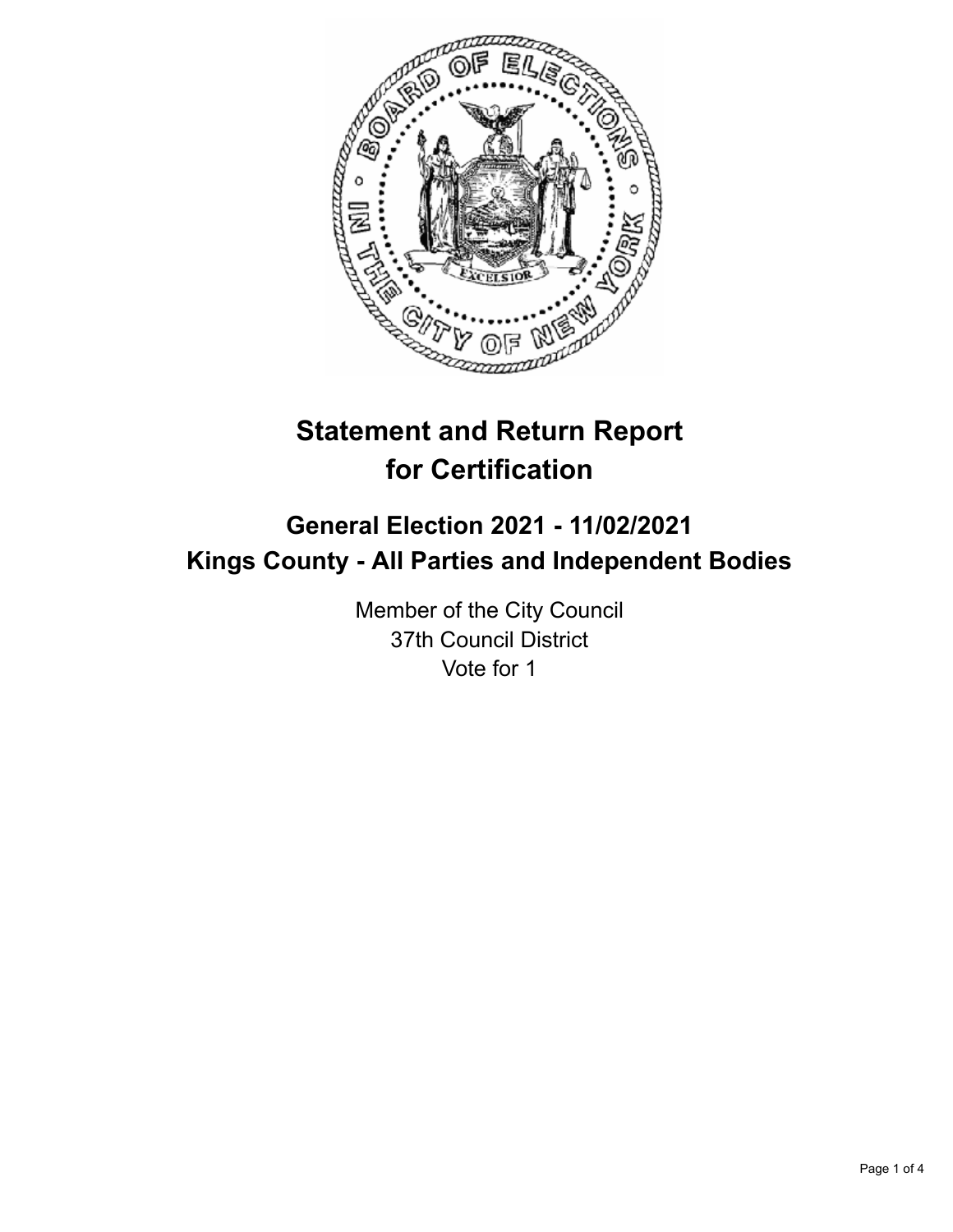

## **Assembly District 53**

| <b>PUBLIC COUNTER</b>                                    | 2,460    |
|----------------------------------------------------------|----------|
| <b>MANUALLY COUNTED EMERGENCY</b>                        | 0        |
| ABSENTEE / MILITARY                                      | 81       |
| <b>AFFIDAVIT</b>                                         | 29       |
| <b>Total Ballots</b>                                     | 2,570    |
| Less - Inapplicable Federal/Special Presidential Ballots | $\Omega$ |
| <b>Total Applicable Ballots</b>                          | 2,570    |
| SANDY NURSE (DEMOCRATIC)                                 | 2,000    |
| FRANKLIN GONZALEZ (REPUBLICAN)                           | 292      |
| DARMA DIAZ (WRITE-IN)                                    | 3        |
| <b>Total Votes</b>                                       | 2,295    |
| Unrecorded                                               | 275      |

## **Assembly District 54**

| PUBLIC COUNTER                                           | 6,329 |
|----------------------------------------------------------|-------|
| MANUALLY COUNTED EMERGENCY                               | 0     |
| <b>ABSENTEE / MILITARY</b>                               | 265   |
| <b>AFFIDAVIT</b>                                         | 49    |
| <b>Total Ballots</b>                                     | 6,643 |
| Less - Inapplicable Federal/Special Presidential Ballots | 0     |
| <b>Total Applicable Ballots</b>                          | 6,643 |
| SANDY NURSE (DEMOCRATIC)                                 | 5,098 |
| FRANKLIN GONZALEZ (REPUBLICAN)                           | 904   |
| DAMIAN WAYNE (WRITE-IN)                                  | 1     |
| DARMA DIAZ (WRITE-IN)                                    | 4     |
| DARMA V. DIAZ (WRITE-IN)                                 | 1     |
| DARMA V.DIAZ (WRITE-IN)                                  | 3     |
| DONALD J. TRUMP (WRITE-IN)                               | 1     |
| JENNIFER GUTIERREZ (WRITE-IN)                            | 1     |
| SAL ALBANESE (WRITE-IN)                                  | 1     |
| SAL LONG (WRITE-IN)                                      | 1     |
| UNATTRIBUTABLE WRITE-IN (WRITE-IN)                       | 4     |
| <b>Total Votes</b>                                       | 6,019 |
| Unrecorded                                               | 624   |

#### **Assembly District 55**

| <b>PUBLIC COUNTER</b>                                    | 2,062 |
|----------------------------------------------------------|-------|
| MANUALLY COUNTED EMERGENCY                               | 0     |
| ABSENTEE / MILITARY                                      | 83    |
| AFFIDAVIT                                                | 10    |
| <b>Total Ballots</b>                                     | 2,155 |
| Less - Inapplicable Federal/Special Presidential Ballots | 0     |
| <b>Total Applicable Ballots</b>                          | 2,155 |
| SANDY NURSE (DEMOCRATIC)                                 | 1,760 |
| FRANKLIN GONZALEZ (REPUBLICAN)                           | 172   |
| <b>Total Votes</b>                                       | 1,932 |
| Unrecorded                                               | 223   |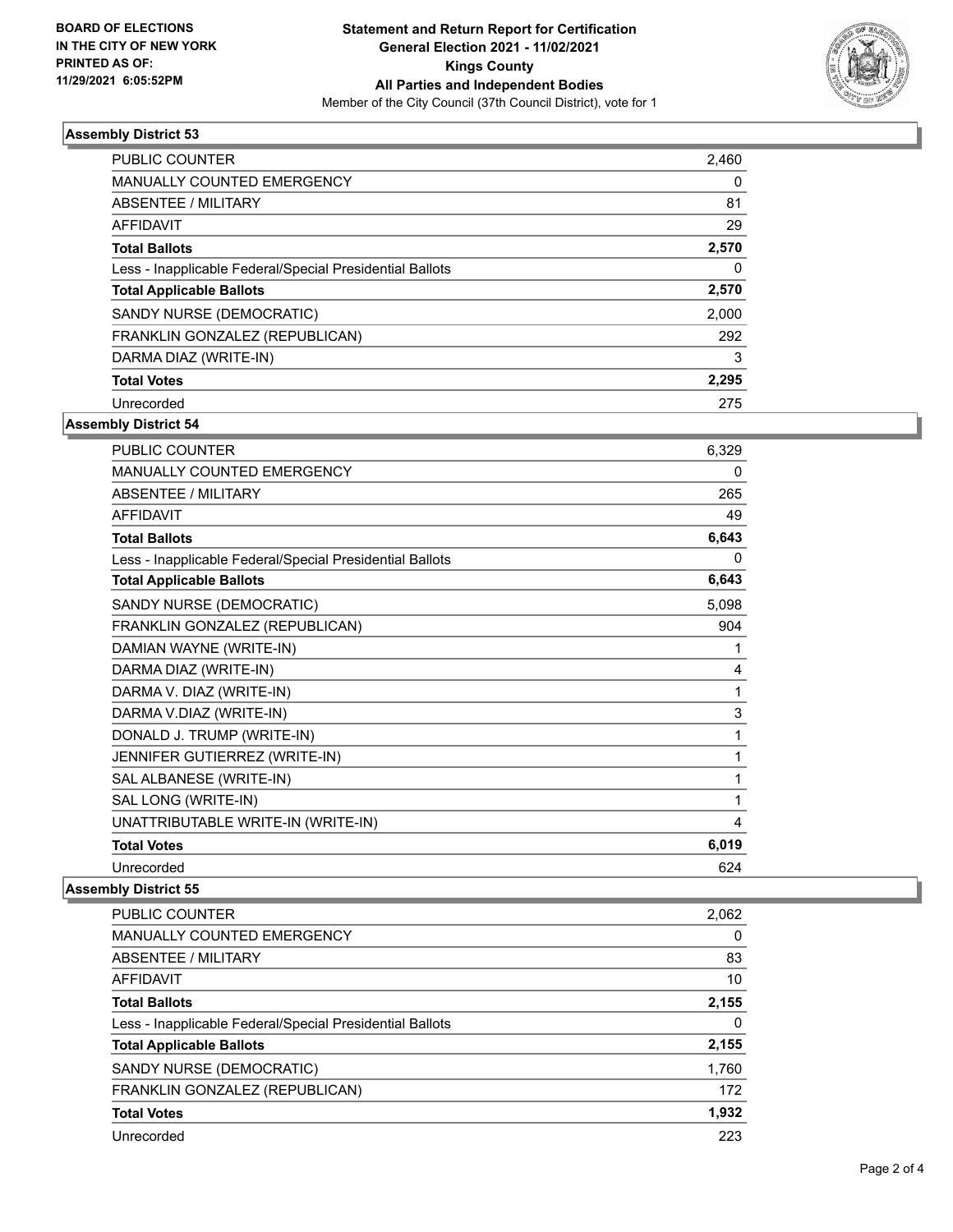

### **Assembly District 60**

| PUBLIC COUNTER                                           | 25 |
|----------------------------------------------------------|----|
| <b>MANUALLY COUNTED EMERGENCY</b>                        | 0  |
| ABSENTEE / MILITARY                                      |    |
| <b>AFFIDAVIT</b>                                         | 0  |
| <b>Total Ballots</b>                                     | 32 |
| Less - Inapplicable Federal/Special Presidential Ballots | 0  |
| <b>Total Applicable Ballots</b>                          | 32 |
| SANDY NURSE (DEMOCRATIC)                                 | 26 |
| FRANKLIN GONZALEZ (REPUBLICAN)                           |    |
| <b>Total Votes</b>                                       | 27 |
| Unrecorded                                               | 5  |